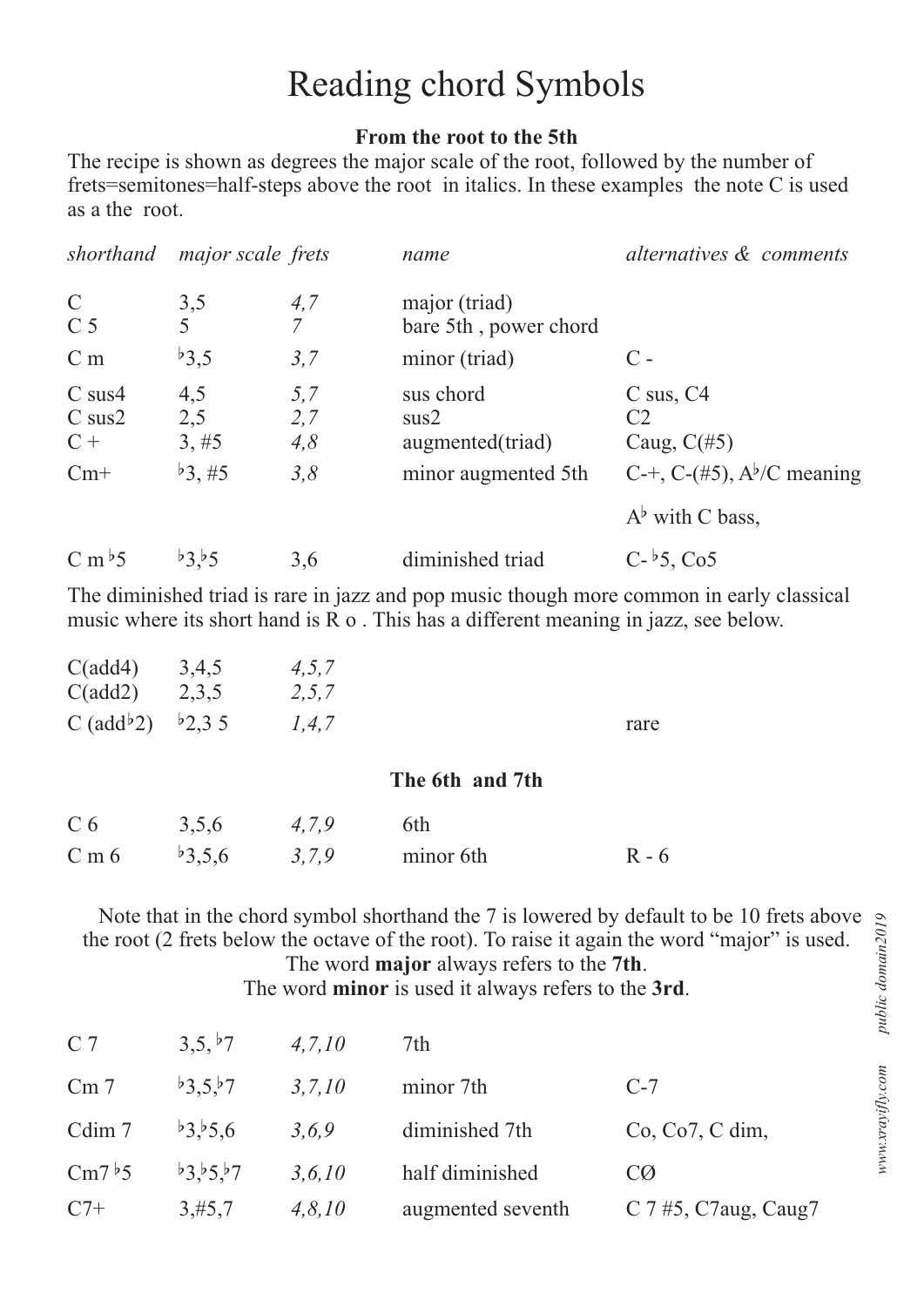| shorthand                       | <i>major scale frets</i> |           | name              | alternatives & comments                                  |
|---------------------------------|--------------------------|-----------|-------------------|----------------------------------------------------------|
| Cmaj 7                          | 3,5,7                    | 4, 7, 11  | major 7th         | $C\Delta$ , $C\Delta$ 7                                  |
| Cm maj 7th $\frac{1}{2}$ , 5, 7 |                          | 3, 7, 11  | minor major 7th   | Cm $\Delta$ , Cm $\Delta$ 7, C- $\Delta$ , C- $\Delta$ 7 |
|                                 |                          |           | <b>The Octave</b> |                                                          |
| C8                              | 8                        | 12        | just octaves      | similar to C5, the bare 5th                              |
|                                 |                          |           | The 9th           |                                                          |
| C69                             | 3,5,6,9                  | 4,7,9,14  | 69                |                                                          |
| Cm69                            | b3,5,6,9                 | 3,7,9,14, | minor 69          | $C - 69$                                                 |

If 6 is not mentioned, chords with 9, 11 and 13 are assumed to contain the lowered 7th. However if the 9th, 11th or 13 is raised or lowered the 7th is mentioned.

| Cm9               | b3,5, b7,9 | 3, 7, 10, 14 | minor 9th           | $C-9$                  |
|-------------------|------------|--------------|---------------------|------------------------|
| C9                | 3,5,5,7,9  | 4, 7, 10, 14 | 9th                 |                        |
| $C9+$             | 3,#5, 7, 9 | 4, 8, 10, 14 | 9th augmented 5th   | C9#5                   |
| Cmaj 9            | 3, 5, 7, 9 | 4, 7, 11, 14 | major 9th           | $C\Delta$ <sup>9</sup> |
| C7 <sup>b</sup> 9 | 3,5,5,7,59 | 4, 7, 10, 13 | flat 9th            | Eo/C                   |
| C7#9              | 3,5,5,7,49 | 4, 7, 10, 15 | sharp 9th           |                        |
| $C7#9+$           | 3,#5, 7,#9 | 4, 8, 10, 15 | sharp 9th augmented |                        |

## **The 11th**

| C11 | $5, 7, 9, 11$ 7, 10, 14, 17 the 11th | $Gm7/C$ , G-7/C |
|-----|--------------------------------------|-----------------|
|     |                                      |                 |

Note the major third is not usually included in the 11th chord as it clashes with the 11th, making the interval of 13 frets . However it is included in the minor 11 as the interval, 14 frets, is less discordant and pile of 3rds and 5ths gives the chord a rich character.

| Cm11      | $\frac{1}{2}$ , 5, $\frac{1}{2}$ , 9, 11 3, 7, 10, 14, 17 minor 11th | $C-11$ |
|-----------|----------------------------------------------------------------------|--------|
| $C9 \#11$ | $3,5,5,7,9,$ #11 4,7,10,14,18 the 9th with raised 11                 |        |